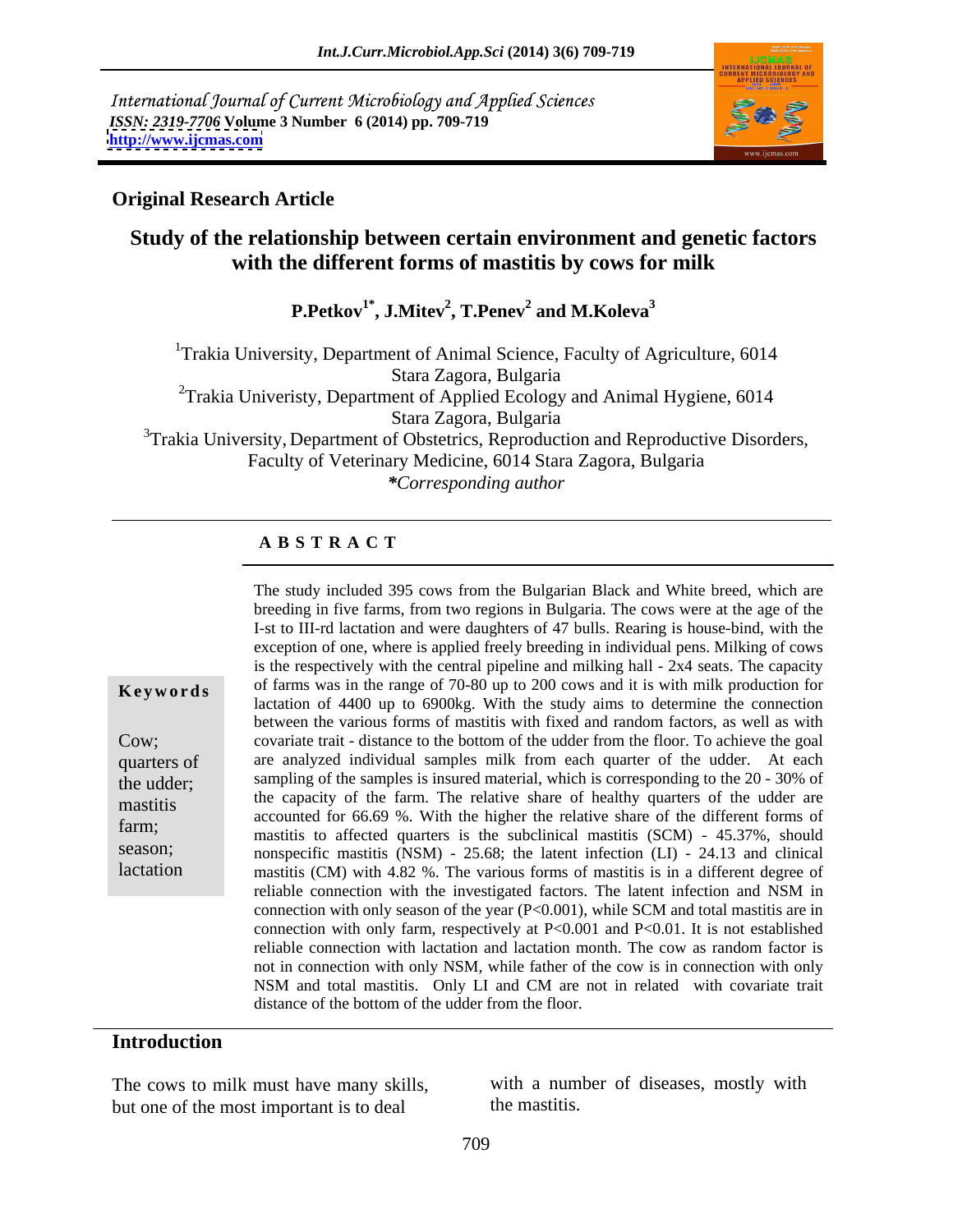milk products. On the other hand is not breeds in Bulgaria sensitivity to small per cent of premature exit of cows from the main herd, exactly for this reason.

According to Tolsma (2007), at least 10 interruption in the disinfection of teats are the main factors (such as genetic and after milking the cows. In conclusion the non-genetic), which are associated with the disease of mastitis. In two consecutive disinfection can reduce incidents of studies Nash et al. (2002, 2003) examined the connection between the age of cows et al. (2004), Kocak (2006), Reksen et al. (2007) also considered that the incidents cows. **Example 2** cows. **COWS** season of the year) and random (father of

The season of the year is a factor that has covariate trait - distance to the bottom of an influence in different degree. According to Wendt and Jautze (1979),<br>the frequency of the disease of mastitis is **Materials and Methods** on the rise in the summer, as this is linked

In Bulgaria, Tsolov (1989) identify the different forms of mastitis, as follows: were daughters of 47 bulls. They were of subclinical mastitis (SCM); latent age: I <sup>-st</sup> lactation (215 number); II <sup>-nd</sup> infection (LI); nonspecific mastitis  $(102)$  and III<sup>-rd</sup> lactation (78 number). (NSM); clinical mastitis (CM) and healthy mammary gland. In Member States of EU and USA, subclinical applied freely breeding in individual pens. mastitis is defined in  $SCC \ge 250 000/ml$ and the presence of >500 cfu/ml of

The subclinical and clinical mastitis are pathogenic micro-organisms (National one of the most significant problems in Mastitis Council, 1999). The different dairy cattle breeding, which no doubt lead topography of quartering of the udder, to greater economic losses, resulting in especially front: Rear is in connection reducing the quantity and quality of raw with health status of the udder. According milk, and subsequently, on the quality of to Tsonev et al. (1975), at 5-they studied breeds in Bulgaria sensitivity to subclinical mastitis of the hind quarters is nearly two times greater than the front.

> Lam et al. (1997) examined effects of authors indicate that the immediate mastitis caused by *E. coli.*

and the clinical cases of mastitis. The I-st According to Ziggers (2004), the therapy lactation were in the range of 11 to 55%, at the dry cows may reduce the risk of a and for II-nd lactation of 12 to 46%. At new infection of the udder for more of the average milk traits of 6608 kg, Rupp 30%. The therapy with antibiotics at the and Boichard (1999) have found 12.6% end of lactation is the most effective CM when cows of I-st lactation. method for the elimination of the existing Querengässer et al. (2002), Rajala-Schultz infection. The aim of this study is to of mastitis in connection with the age of farm; lactation; lactation month and method for the elimination of the existing determine the connection between the various forms of mastitis with fixed (a season of the year) and random (father of the cow and cow) factors, as well as with covariate trait - distance to the bottom of the udder from the floor.

# **Materials and Methods**

with an increase in the ambient air In this study were included 395 cows temperature. from the Bulgarian Black and White breed, which are breeding in five farms, from two regions in Bulgaria and they -nd Rearing the cows in farms was house bind, with the exception of one, where is The milking of the cows is the respectively with the central pipeline and milking hall - 2x4 seats. The capacity of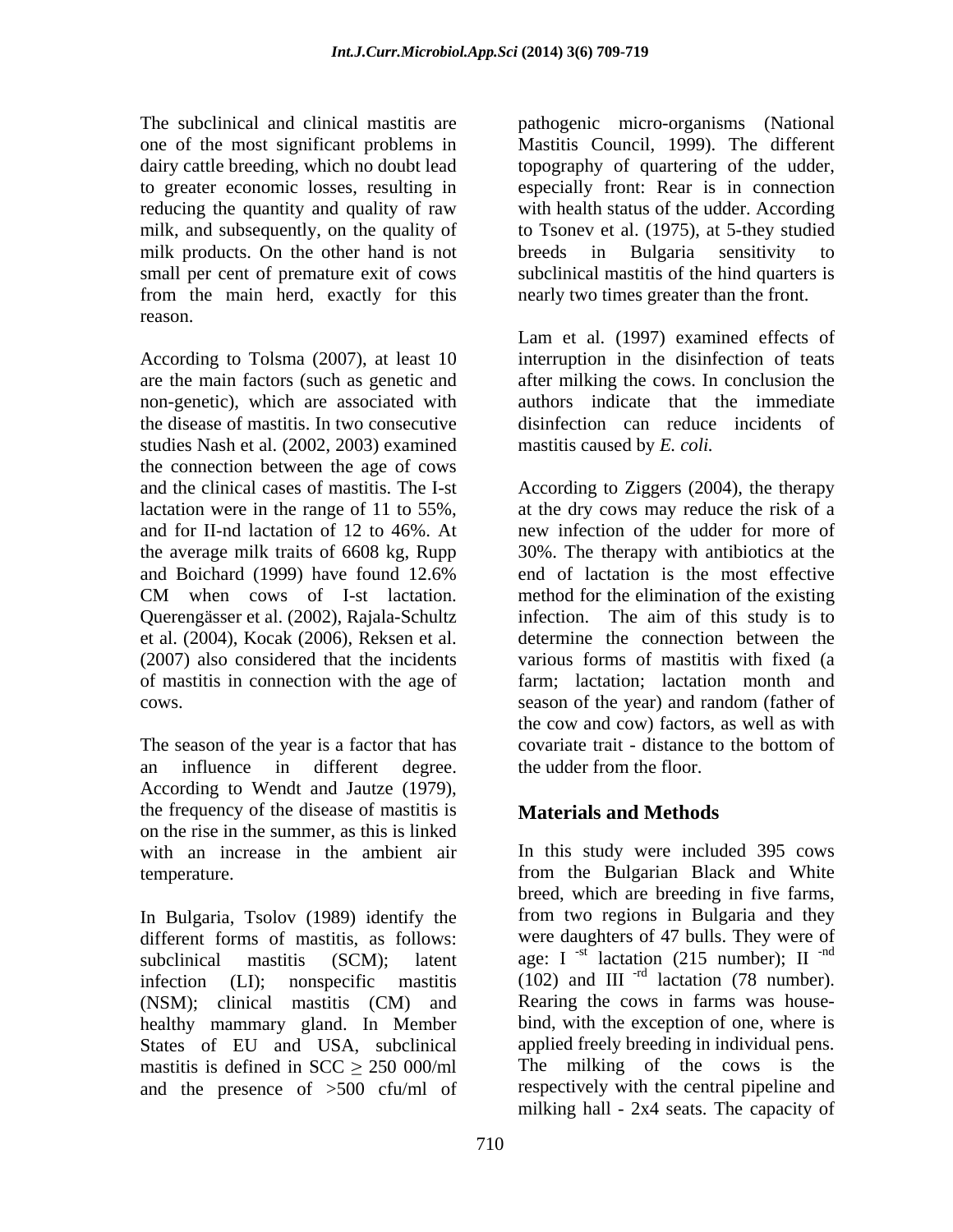for lactation of 4400 up to 6900kg.

According to lactation month, the The study of the relationship between distribution of cows is the following: 1 - 2 month- 81 number; 3 - 4 month - 105; 5 - we used 347 cows, such as: At number 6 month - 111 and for 7-8 month - 98 144 number are taken into a single number. To achieve the goal are taken sample. The 116 number - to respond to into individual samples milk from each two, but three consecutive samples are quarter of the udder, and their total number corresponding to 1555. In daughters of 46 bulls. exploratory period are found 25 number quarters, which were not working. At The investigated factors that participate in each sampling of the samples we have linear models we view them as fixed, provided material, who met the 20 - 30% of the capacity of the farm.

Collecting and the transport of the aseptic -Farm - in 5 classes (farm A; H; S; I; M; milk samples for bacteriological -Lactation - in 3 class (I-st; II-nd, and IIIexamination were monitored according to rd lactation); the instructions described by the National -Lactation month - in 4 classes (1-2); 3-4; Mastitis Council - NMC (1990). 5 - 6 and 7-8- lactating animals month)

The health status of the milk gland is - Season of the year - in 3 class [Autumn determined according to the requirements (IX-XI month from 2007 year); Winter of the International Federation of Dairy (XII-II) and spring (III-V month from (1981, 1987), according to which are: 2008 vear). (1981, 1987), according to which are: (1981, 1987), according to which are: <br>
subclinical mastitis (SCM), latent - Distance to the bottom of the udder from infection (LI), nonspecific mastitis the floor - in the 5- class: Up to 50 cm; (NSM) and clinical mastitis (CM). 50.1-55.0 cm; 55.1 - 60.0 cm; 60.1 - 65.0 According to the new standards, cm and above 65.1 cm. subclinical mastitis definition in number of somatic cells  $\geq$ 250 000/ml and the For the study of the relationship between presence of mastitis pathogens  $\geq 500$ cfu/ml of the milk. The programming package Statistica 6,

The isolation and identification of micro- component - presented as fixed and organisms we used accredited random effects, the effects of covariate methodologies based on NMC [13]. The quarters was take for bacteriological positive with growth of  $\geq 500$  cfu/ml of following: the milk, and samples with >2 bacterial species such as contaminated. In the case  $Y_{ijklemn} = \mu + A_i + L_j + LM_k + H_l + S_e + C_m$ of growth of two different species, according to the chief pathogen:

farms was in the range of 70-80 up to 200 Staphylococcus aureus >Streptococcus cows and they are with milk production uberis / Streptococcus spp >CNS >Corynebacterium bovis.

> factors and the different forms of mastitis supplied by 87 cows. The cows were

daughters of 46 bulls.<br>The investigated factors that participate in linear models we view them as fixed, random and covariate and distribution in

classes is as follows:<br>-Farm - in 5 classes (farm A; H; S; I; M;

rd lactation);

and

(XII-II) and spring (III-V month from

cm and above 65.1 cm.

the observed factors, and treats is used the programming package Statistica 6, algorithm modes can be selected treat - distance for the bottom of the udder from the floor. Mixed linear model is the following:

 $+ S_e + C_m$  $+ K_n + e_{ijklemn}$ , where: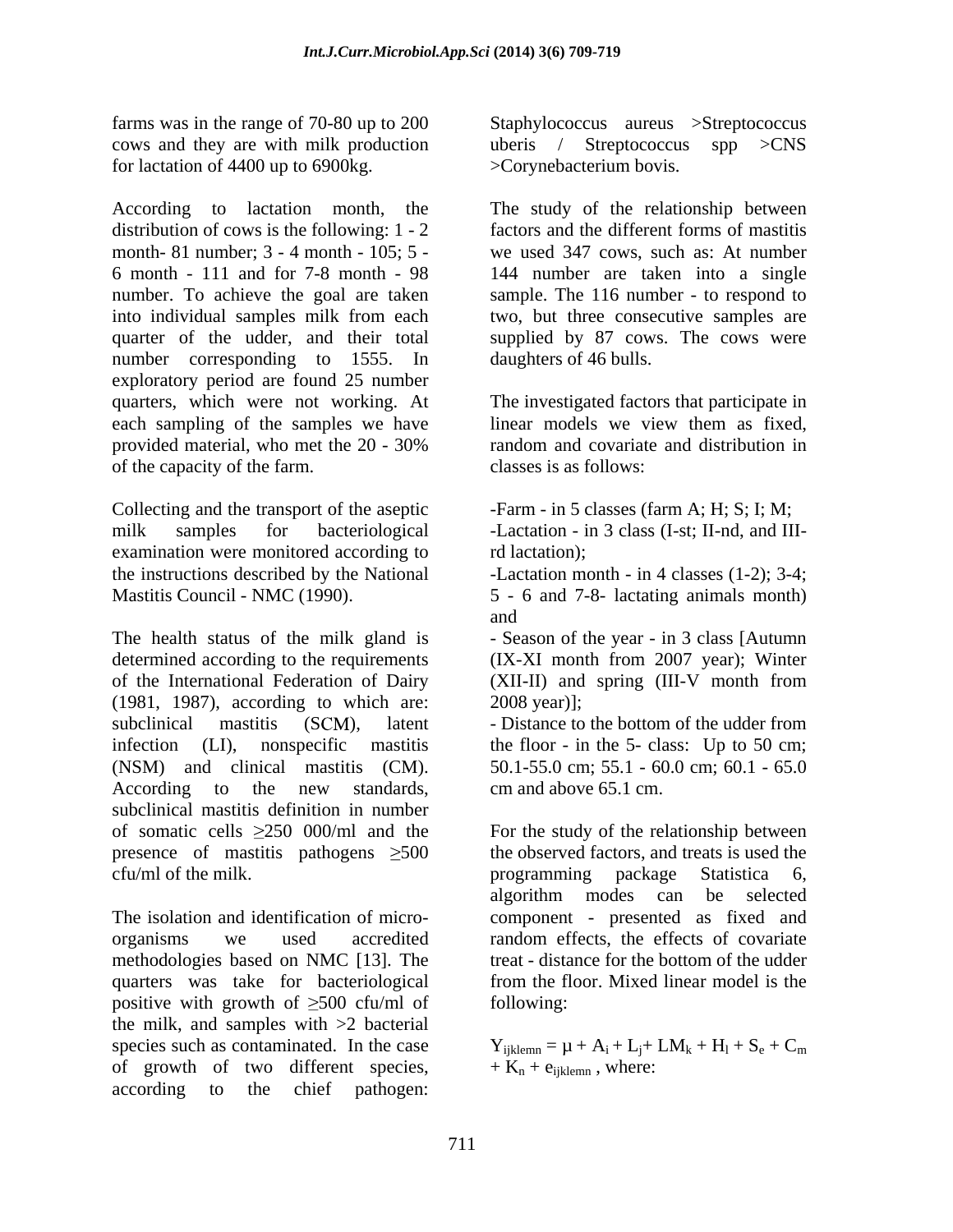Y<sub>ijklemn</sub> - is spelling variable (studies of the different forms of mastitis is SCM indicate); (15.11%) are NSM (8.55%), LI (8.04%)

µ - the average for the general population;  $A_i - i$  - the effect of the fixed factor farm;

 $L_i$  - j - the effect of the fixed factor

 $LM_k$  - k -the effect of lactation month;

 $H<sub>1</sub>$  - 1 - the effect of season of the year;

 $C_m$  - m - the effect of random factor cow;<br>  $K_n$  - n - the effect of covariate indicate in buffalo and have found that by SCM  $K_n$  - n - the effect of covariate indicate<br>remoteness of the bottom of the udder

 $e_{iiklemn}$  - impact of several random effects. Multiple comparisons between groups form of mastitis (SCM) this ratio is 32.20:<br>were calculated with the aid of LSD (Post 27.80%) and indicates that the hind were calculated with the aid of LSD (Post program package.

healthy and infected quarters of the udder<br>and  $\frac{1}{25.25}$  and  $\frac{1}{25.25}$  and  $\frac{1}{25.25}$  and  $\frac{1}{25.25}$  and  $\frac{1}{25.25}$  and  $\frac{1}{25.25}$  and  $\frac{1}{25.25}$  and  $\frac{1}{25.25}$  and  $\frac{1}{25.25}$  and  $\frac{1}{25.25}$ of the different forms of mastitis. Healthy quarters accounted for 66.69%, and according to place location - Front (right and left) and Rear are in borders, respectively, from 66.50 to 71.10% and share of healthy animals - 39.19%. from 64.71 to 65.22%.

The LI is an average  $8.04\%$ , with share of arrected quarters is the following<br>the decision of table 1: 45.37%; 25.68%; 24.13% and deviation according to the place of  $\frac{1}{2}$  burden of SCM to general illness of quarters is 8.55%, as of the individual burden of SCM to general illness of

over 16% of the hind quarters are infected by this mastitis, and in the front is about 14%. Clinical mastitis is set at 1.61% of the surveyed quarters, and the quarters of the udder the deviation is 1.02 (Front left) (P<0,001) on this form of mastitis (Table to  $2.05\%$  (Rear right). For the entire 2). mammary glands, with the highest share

of the different forms of mastitis is SCM (15.11%) are NSM (8.55%), LI (8.04%) and CM (1.61%).

lactation; accordance with our data. The authors  $S_e$ - e- the effect of random factor father of retained and the species of buffalo. cow; Chavoshi and Husaini (2012) have been remoteness of the bottom of the udder were infected 73% of the hind quarters, from the floor and while in the front the title corresponding host) - also from the aforementioned quarters are infected in more by around The study of Barkema et al. (1997) is in indicate that infection in the fore quarters is less, than in the rear. Such a trend is retained and the species of buffalo. studying quartering method of the udder in buffalo and have found that by SCM were infected 73% of the hind quarters, to 27%. In this study, but in the same form of mastitis (SCM) this ratio is 32.20: 27.80% and indicates that the hind quarters are infected in more by around 5%, to the front.

**Results and Discussion results and Discussion results and Discussion results and Discussion** In Table 1 are presented data from the subsection of SCM and H, received in the line In Poland, Hameed et al. (2006) as well as the us ones distributed mastitis in these four forms, but they receive a higher percentage of SCM and LI, respectively 25.35 and 26.19%. Likely this is due to the fact that the processing of the information is based on number of cows. This is due to its lowest rate the relative share of healthy animals - 39.19%.

location in quartering method - from 7.42  $\frac{4.62\%}{1 \text{ GM/T}}$ ,  $\frac{1}{1 \text{ GM/T}}$ ,  $\frac{1}{1 \text{ GM/T}}$ to 9.46%. The share of NSM from all  $\frac{d\mu}{d\mu}$  and CN. These data show the significant titles is from 7.16 (Front left) to  $9.72\%$  and  $\frac{1}{2}$  massius. Indicative are therefore and the (the Right quarters).<br>the udder. For LI and CM this In the case of SCM we have seen that corresponds to the 2-, for NSM of 3- and Various forms of mastitis, as the relative share of affected quarters is the following - table 1: 45.37%; 25.68%; 24.13% and 4.82%, respectively, for SCM, NSM, LI and CM. These data show the significant burden of SCM to general illness of mastitis. Indicative are therefore and the maximum number of infected quarters of the udder. For LI and CM this corresponds to the 2-, for NSM of 3- and for SCM of 4- quarters.

> Included in the model 6-factor, only the season proved highly faithful influence 2).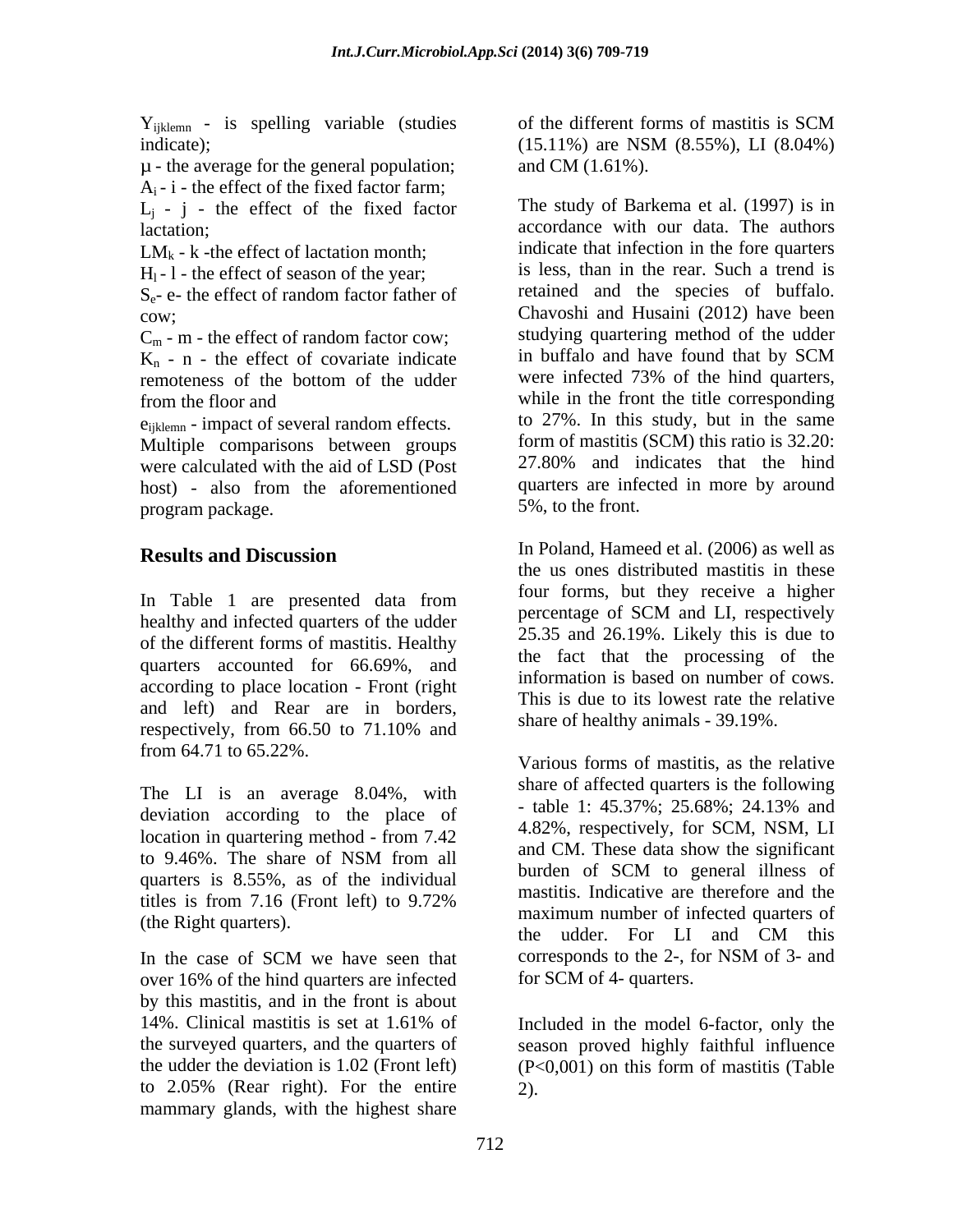For the model, the LS- mean is 0.3 indicates that the disease of this form is at quarters infected by LI (Table 7). In the least as compared to model (with negative winter and the spring is found higher values of such valid for model, respectively  $+0.1$  and  $+0.2$  quarters. Higher temperatures in the spring create and more favorable conditions for the The factors farm is the only fixed-factor, development of pathogenic which is in the high reliable connection microorganisms, which are the basis for the development of this form of mastitis.

Nonspecific mastitis as a part of hidden<br>mastitis at the cows is significantly form of mastitis, as the variance is at mastitis at the cows is significantly influenced by the fixed factor season of the year (P< 0.001) - Table 3. Father of the cow is in connection with this form of prevention activities related to breeding mastitis with an average degree of and milking the cows, can contribute to confidence. Such is the relationship and with covariate treat, which has a leading whole of mastitis. We accept such a role - utilization the values of the hypothesis, as above with that about 45% variance, follows the season of the year, and farm. form of the disease.

This form of mastitis is closely linked<br>The lactation as a fixed factor is arrange<br>with increases SCC and the leading role<br>to second place from the point of the with increases SCC and the leading role of the remoteness of the bottom of the value of the variance. Connection is nonudder from the floor is more than logical. Cows that have had mammary glands at the distance nearer to the floor and who had pendulous and terraced form of the Lactation; Lactation month and season of udder are created the conditions for the year, the age of cows presented as greater variability, to animals with more<br>shallower mammary glands and such connection with this form of mastitis. In shallower mammary glands and such situated forward on abdomen. this sense our results are in accordance

For the model, LS-mean is 0.3 c number quarters (Table 7), which are disease during milking of the animals. Higher values than those for model are

Cow as random factor is in connection with an average degree of confidence. respectively LS-estimation (LSE) is  $+0.2$ The utilization the values of the variance and +0.1 quarters. Most likely this is must detect that leading is the influence a related to the larger dirt particles of the of the season of the year, followed by premises and the rear part of the body, but farm and the lactation month. most are already in the mammary glands. established in the autumn and winter, An analysis of the results in the spring indicates that the disease of this form is at LSE  $= -0.2$  quarters), so with the other two seasons. The difference is reliable at P< 0.01 (winter) and P< 0,001 (autumn).

> with SCM. Cow as random factor is at the same level of reliable connection. Based on the values of the variance we have seen, the farm is the leading factor for this form of mastitis, as the variance is at times more than in other factors, Table 4. This means that a optimum compliance of prevention activities related to breeding reducing the disease of SCM, but as a hypothesis, as above with that about 45% of the mastitis is in connection with this

The lactation as a fixed factor is arrange to second place from the point of the value of the variance. Connection is non significant with the participation of cow as random factor, while participation only the fixed factors of the: A farm; Lactation; Lactation month and season of lactation is at a high degree of reliable connection with this form of mastitis. In with those obtained from Busato et al. (2000). The authors indicate that with increasing age of cows the risk of mastitis is on the rise.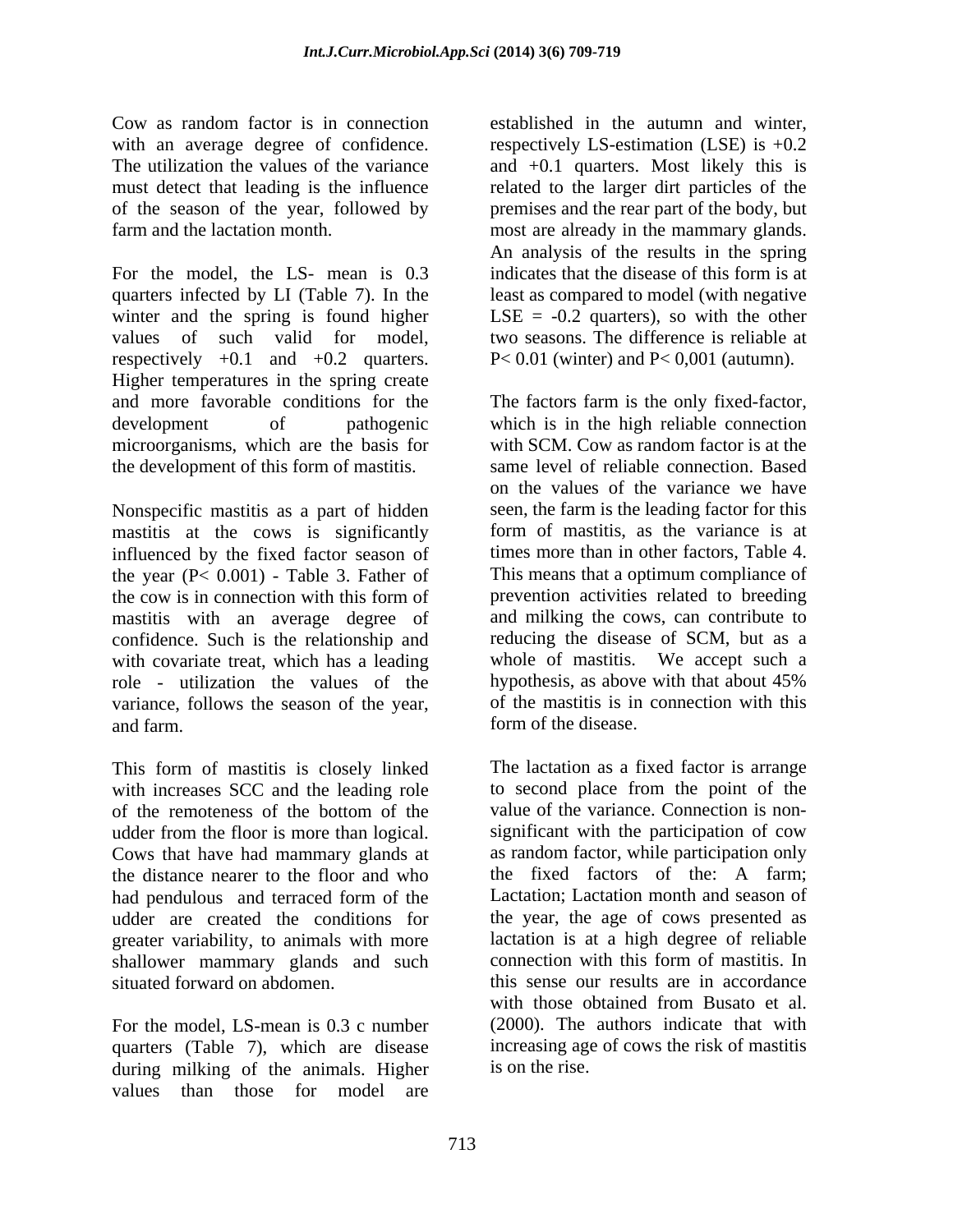The average incidence of quartering method of the udder from this form of period in any farm is not established such mastitis is 0.6 - table 7. Depending on the a disease. farm, a greater infection is evidenced on estimation are a positive sign (+0.7 and respectively negative, -0.5 and -0.4

Data related to the age of the animals show that LS-evaluation is positive for the average model, but only for cows of It deserves attention random factor cow, of I-st and II-<sup>nd</sup> lactation is negative  $(-0.1)$ . connection. In practice each one of them (2013). The authors analyze the data based on age and period of lactation, but of quarters. Probably this is the reason for 46.42% of those over 6- years of age.

with this form of the mastitis. This is connected until, with LI and NSM (Table mastitis, unless the cow. to reduce the relative share.

submitted by the values of the variance leading role, should farm. Probably this is participate in model only as the fixed

The average incidence of quartering method of the teats of this form of mastitis is 0.06 number - Table 7. It is

worth consideration that during the winter period in any farm is not established such a disease.

the farm S and M, respectively the LS- In the general sickness of mastitis - +0.2), and with significantly more healthy forms found that of the fixed factors, only udders were cows from the farm, and, and, where LS-evaluation, it is with mastitis - at P<0.01 (Table 6). quarters. in reliable connection, respectively at without taking account of its various that the farm is in reliable connection Random factors (father and cow) are also P<0.05 and P0<.01, as well as covariate treat  $(P<0.05)$ .

 $III$ -<sup>rd</sup> lactation (+0.2 quarters). For those because only with NSM is not reliable Such a study is conducted by Ayano et al. is different in pedigree and morphological the number of cows, and not the number the teats, elasticity of the sphincter and i. higher rates of this disease, which was meaningful to point at here that is more 37.30% in animals to 6- years and than necessary to take account of the It deserves attention random factor cow, because only with NSM is not reliable connection. In practice each one of them characteristic of the udder, as remoteness from the floor, the shape of the udder and According to us, it is sufficiently different forms of mastitis.

Data presented in table 5 show that only A typical example is that, in this disease cow as random factor is in connection theseason of the year is non-significant sufficiently meaningful, that no other 2 and 3) is at a high level of connection factors are not created conditions for and shows that, during certain seasons disease of the udder from this form of should focus its efforts toward prevention, connected until, with LI and NSM (Table should focus its efforts toward prevention,

As for the gravity of the involved factors - On the other hand found it is should express that lactation has the month are not reliably linked as fixed the reason these two factors are reliable mastitis, and in the general sickness of associated with clinical mastitis, but when mastitis. In other words, it also means that factors. ages at the same time and in different On the other hand found it is inappropriate that lactation and lactation factors, as well as to the various forms of the disease will affect animals of different periods of lactation.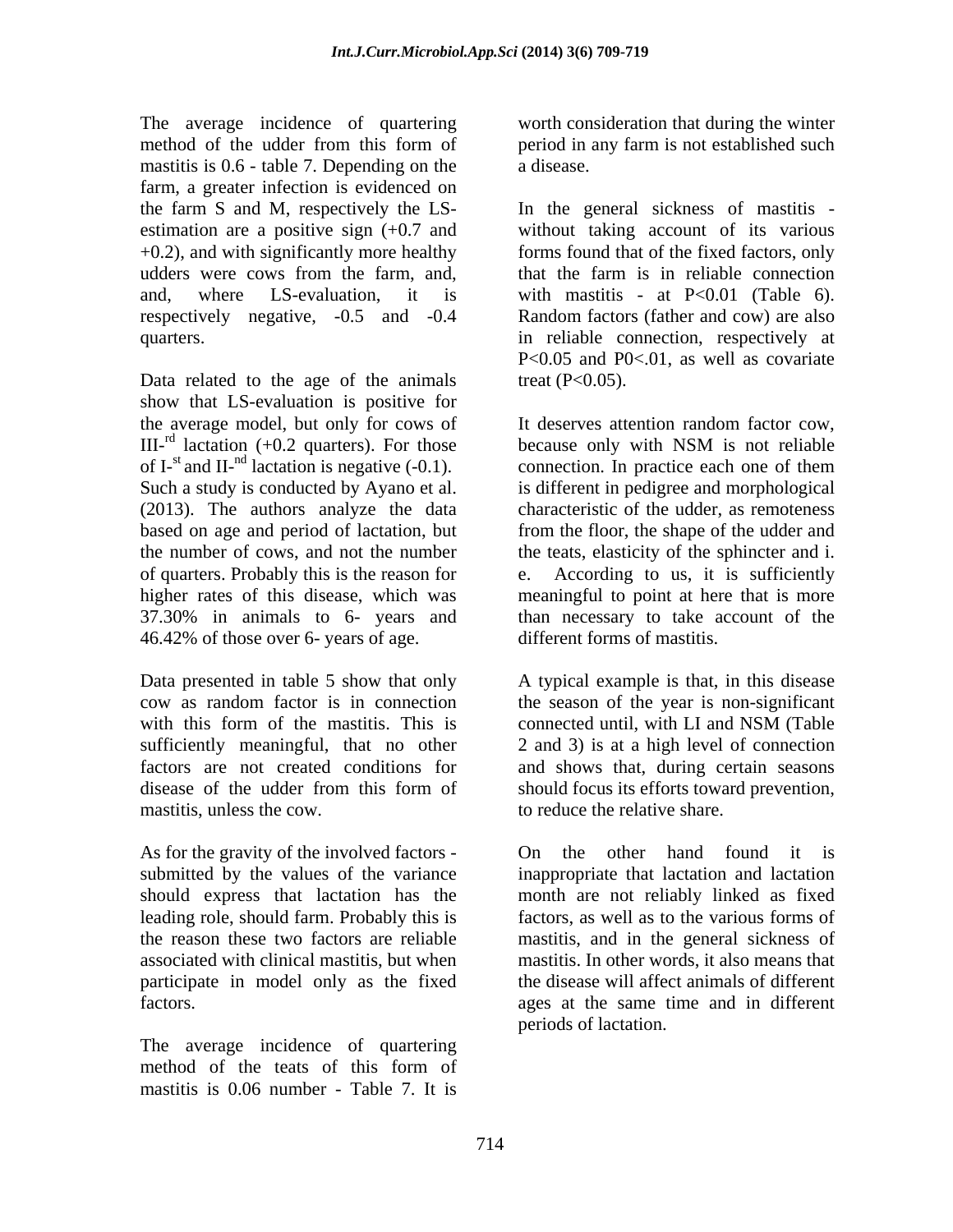| Health quarters and               |       |                       | Quarters         |       | Total                   |                          |
|-----------------------------------|-------|-----------------------|------------------|-------|-------------------------|--------------------------|
| that<br>infected                  | with  |                       |                  |       |                         |                          |
| differences types<br>the mastitis |       |                       |                  |       | $\sim$ $\sim$           | $\overline{\phantom{a}}$ |
| Health                            | 66.50 | 64.71                 | $71.10 \t 65.22$ | 03.22 | $1037$                  | 66.69                    |
| $\mathbf{L}$                      | 7.67  | $\sqrt{2}$ $\sqrt{2}$ | 7.40             | 0.17  | $1 \cap 5$<br>12J       | 8.04                     |
| <b>NSM</b>                        | 9.72  | 0.70<br>7.7∠          | $-1$             |       | $\overline{a}$<br>1 J J | 8.55                     |
| SCM                               | 14.58 | 16.10                 | $13.30$ 16.10    |       | $\Omega$<br>ل ل∠        | 15.11                    |
| - CM -                            | -1.53 | 2. U D                |                  |       |                         | 1.61                     |
| Total                             | 100.0 | 100.0                 | 100.0            | 100.0 |                         | $1555$ 100.00            |

**Table.1** Relative part in the differences types of the mastitis in the individual quarters in the udder

*Spread of the various forms of mastitis - general and depending on place available of the quarter of the udder.*

**Table.2** Relationship between the factors with Latent infection in to the udder

| <b>Factors</b>        | <b>Effects</b> |             | <b>MS</b> |              |
|-----------------------|----------------|-------------|-----------|--------------|
| Distance between      | Fixed          |             |           |              |
| bottom of the udder   |                |             | 0,678     | 221<br>2, 21 |
| and the floor         |                |             |           |              |
| 1. Farm               | Fixed          |             | 1,096     | 6,08         |
| 2. Lactation          | Fixed          |             | 0,210     | 0,64         |
| 3. Lactation month    | Fixed          |             | 0,348     | 1,17         |
| 4. Season of the year | Fixed          |             | 2,255     | 7,92***      |
| 5. Father of the cow  | Random         |             | 0,319     | 0,78         |
| 6. Cow                | Random         | $\vert$ 181 | 0,383     | $1,62**$     |

*Connection between fixed and random factors and covariate indicate remoteness of the bottom of the udder of the floor with the latent infection (LI) in the udder.*

**Table.3** Relationship between the factors with Nonspecific mastitis in to the udder

| Factors               | <b>Effects</b>                         | df  | <b>MS</b> |           |
|-----------------------|----------------------------------------|-----|-----------|-----------|
| Distance between      | Fixed                                  |     |           |           |
| bottom of the udder   |                                        |     | 4,108     | $6,17**$  |
| and the floor         |                                        |     |           |           |
| 1. Farm               | Fixed                                  |     | 2,576     | 2,21      |
| 2. Lactation          | Fixed                                  |     | 0,090     | 0,14      |
| 3. Lactation month    | Fixed                                  |     | 0,223     | 0,56      |
| 4. Season of the year | Fixed                                  |     | 3,490     | $8,92***$ |
| 5. Father of the cow  | Random                                 | 44  | 0,676     | $1,74***$ |
| 6. Cow                | Random                                 | 181 | 0,382     | 1,11      |
|                       | * P < 0.05; ** P < 0.01; *** P < 0.001 |     |           |           |

*Connection between fixed and random factors and the covariate treat remoteness of the bottom of the udder from the floor with Nonspecific mastitis in the udder*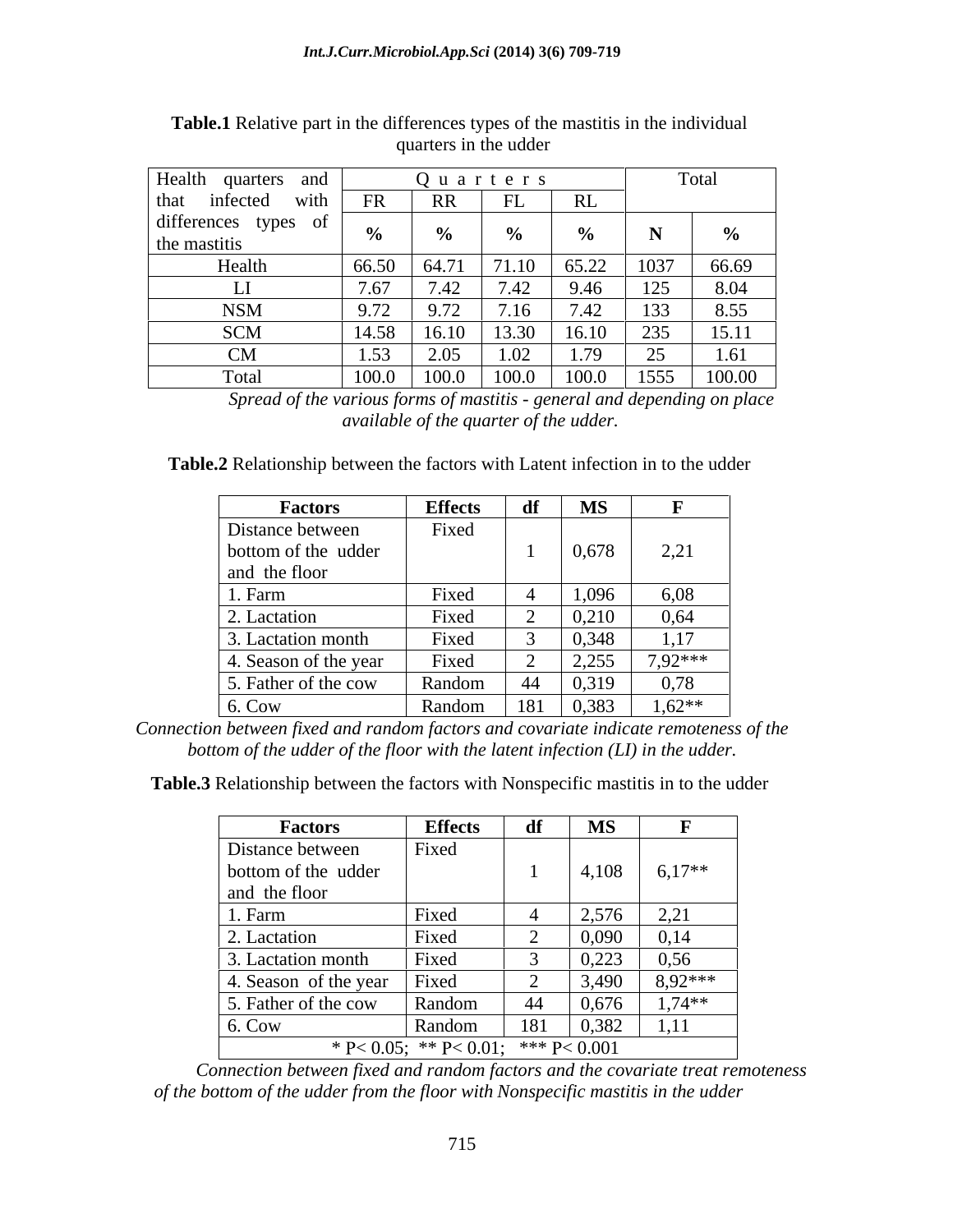| <b>Factors</b>              | <b>Effects</b> | df  | <b>MS</b> |                                   |
|-----------------------------|----------------|-----|-----------|-----------------------------------|
| Distance between            | Fixed          |     |           |                                   |
| bottom of the udder         |                |     | 2,581     | 2,93                              |
| and the floor               |                |     |           |                                   |
| 1. Farm                     | Fixed          |     | 17,35     | $15,91**$                         |
|                             |                |     |           |                                   |
| 2. Lactation                | Fixed          |     | 1,337     | 1,44                              |
| 3. Lactation month          | Fixed          |     | 0,205     | 0,36                              |
| 4. Season of the year Fixed |                |     | 0,609     | 1,14                              |
| 5. Father of the cow        | Random         |     | 0,922     | 1,10                              |
| 6. Cow                      | Random         | 181 |           | $\boxed{0,774}$ $\boxed{2,15***}$ |

**Table.4** Relationship between the factors with Subclinical mastitis in to the udder

*Connection between fixed and random factors and the covariate treat remoteness of the bottom of the udder from the floor with sub-clinical mastitis in the udder.*

**Table.5** Relationship between the factors with Clinical mastitis in to the udder

| <b>Factors</b>        | <b>Effects</b> | df   | <b>MS</b>      |           |
|-----------------------|----------------|------|----------------|-----------|
| Distance between      | Fixed          |      |                |           |
| bottom of the udder   |                |      | 0,052          | 0,62      |
| and the floor         |                |      |                |           |
| 1. Farm               | Fixed          |      | 0,110          | 1,10      |
| 2. Lactation          | Fixed          |      | 0,212          | 2,36      |
| 3. Lactation month    | Fixed          |      | 0.070<br>0,070 | 1,32      |
| 4. Season of the year | Fixed          |      | 0,062          | 1,27      |
| 5. Father of the cow  | Random         | - 44 | 0,089          | 1,06      |
| 6. Cow                | Random         | 181  | 0,076          | $2,60***$ |

*Connection between fixed and random factors and covariate treat remoteness of the bottom of the udder of the floor with clinical mastitis in the udder.* 

**Table.6** Relationship between the factors with the total disease in the udder of the mastitis

| <b>Factors</b>              | <b>Effects</b> | df                       | <b>MS</b> |           |
|-----------------------------|----------------|--------------------------|-----------|-----------|
| Distance between            |                |                          |           |           |
| bottom of the udder         | Fixed          |                          | 8,963     | $4,69*$   |
| and the floor               |                |                          |           |           |
| 1. Farm                     | Fixed          |                          | 21,79     | $6,85***$ |
|                             |                |                          |           |           |
| 2. Lactation                | Fixed          | $\overline{\phantom{0}}$ | 0,059     | 0,03      |
| 3. Lactation month          | Fixed          |                          | 0,135     | 0,13      |
| 4. Season of the year Fixed |                | $\overline{\phantom{0}}$ | 2,043     | 2,00      |
| 5. Father of the cow        | Random         | 44                       | 1,964     | $1,55*$   |
| 6. Cow                      | Random         | 181                      | 1.196     | $1,54**$  |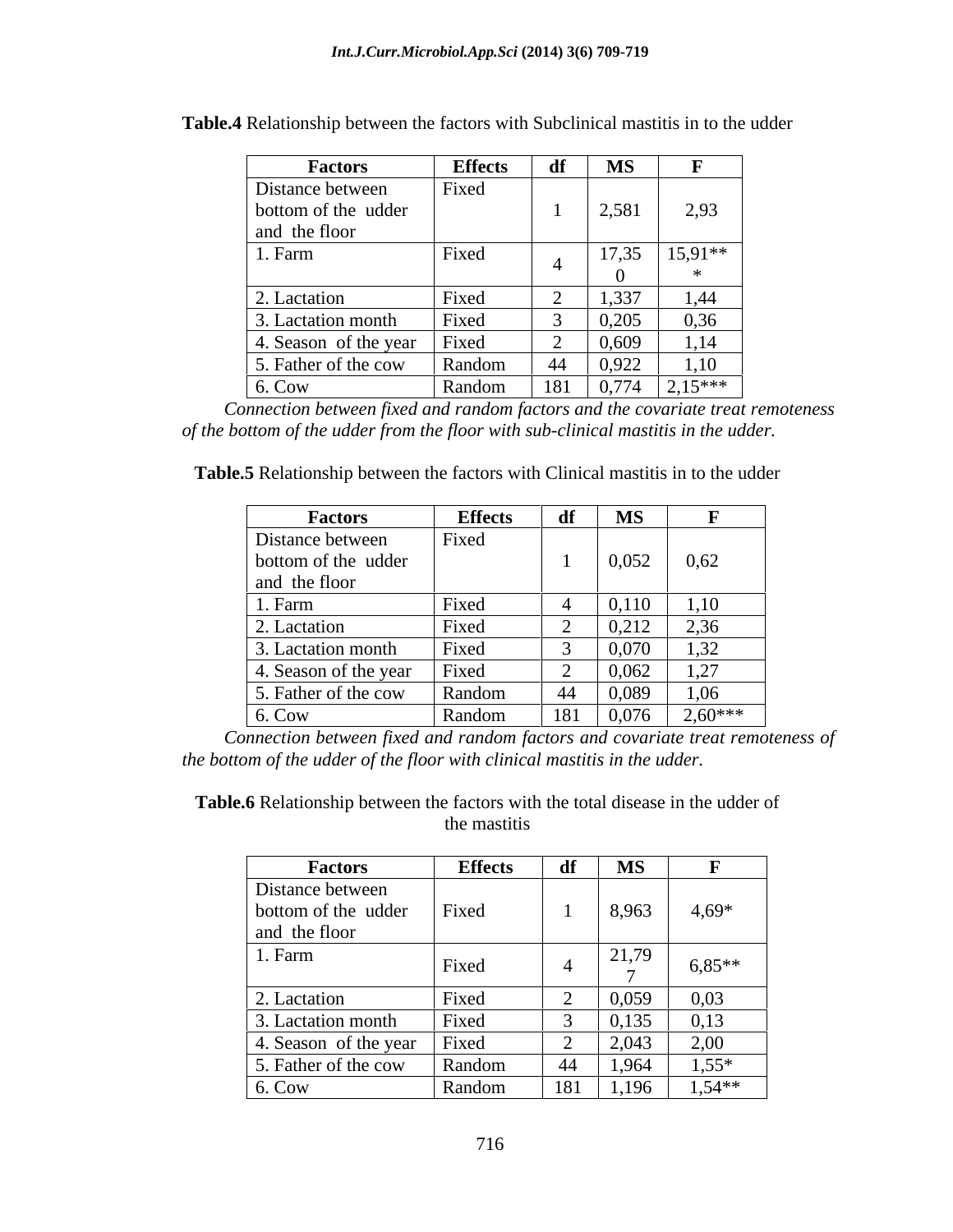|                                                                     |             |                                                   | Type of the mastitis                                                                                      |                           |                                                                                   |                      | Total                |  |  |  |  |  |  |  |  |  |  |
|---------------------------------------------------------------------|-------------|---------------------------------------------------|-----------------------------------------------------------------------------------------------------------|---------------------------|-----------------------------------------------------------------------------------|----------------------|----------------------|--|--|--|--|--|--|--|--|--|--|
| Factors                                                             | $\mathbf n$ |                                                   | <b>NSM</b>                                                                                                |                           | SCM                                                                               |                      | mastitis             |  |  |  |  |  |  |  |  |  |  |
|                                                                     |             | LS                                                | $\sqrt{\text{LSE}}$   LS                                                                                  | LSE                       | $\vert$ LS $\vert$ LSE $\vert$ LS                                                 |                      | $\vert$ LS           |  |  |  |  |  |  |  |  |  |  |
|                                                                     |             | $\mathbf{M}$                                      | M                                                                                                         |                           | M                                                                                 |                      |                      |  |  |  |  |  |  |  |  |  |  |
| Average for the<br>model                                            | $347$       | 0.3<br>$\sim 10^{-11}$                            | $\begin{array}{ c c } \hline 0.3 \\ \hline \end{array}$                                                   | <b>Contract Contract</b>  | $\begin{array}{ c c c c c } \hline 0.6 & - & \ \end{array}$                       | $\vert$ 1.3          | $\sim$               |  |  |  |  |  |  |  |  |  |  |
| Farm:                                                               | 63          | $\sim$<br>$\sim 100$ m $^{-1}$                    |                                                                                                           | $\sim$ 100 $\sim$         | $+0.$<br>1.4                                                                      | $\boxed{2.2}$        | $+0.$<br>$\Omega$    |  |  |  |  |  |  |  |  |  |  |
| M                                                                   | 95          | $\sim$ $-$<br>$\sim$ 100 $\sim$                   | $\sim$ 100 $\sim$                                                                                         | $\sim$ $ \sim$ $ \sim$    | $+0.$<br>0.7                                                                      |                      | $1.5 + 0.$<br>$\sim$ |  |  |  |  |  |  |  |  |  |  |
| H                                                                   | 74          | $\sim$ $-$                                        | $\sim$                                                                                                    | $\sim 100$                | $0.1$ -0.5 0.8                                                                    |                      | $-0.5$               |  |  |  |  |  |  |  |  |  |  |
|                                                                     | 29          | $\sim 100$                                        | $\sim$ 100 $\sim$                                                                                         | $\sim 10^{-10}$ m $^{-1}$ | $\begin{array}{ c c c c c c c c c } \hline 0.2 & -0.4 & 1.1 \ \hline \end{array}$ |                      | $\boxed{-0.2}$       |  |  |  |  |  |  |  |  |  |  |
|                                                                     | 86          | $\sim$ $-$                                        |                                                                                                           | $\sim$ $\sim$             | $0.5$ -0.1                                                                        | 1.0                  | $-0.3$               |  |  |  |  |  |  |  |  |  |  |
| Season: Autumn                                                      | 144         | $-0.1$<br>0.2                                     | 0.5                                                                                                       | $+0.$                     | $\sim$ $-$<br><b>Contract Contract</b>                                            | $\sim 100$ m $^{-1}$ | $\sim$ 100 $\sim$    |  |  |  |  |  |  |  |  |  |  |
| Winter                                                              | 76          | $+0.$<br>0.4                                      | $\boxed{0.4}$                                                                                             | $+0.$                     | $\sim$ $-$<br><b>Contract Contract</b>                                            | $\sim$ 100 $\sim$    |                      |  |  |  |  |  |  |  |  |  |  |
| Spring                                                              | 127         | $+0.$<br>0.5                                      | $\boxed{0.1}$                                                                                             | $-0.2$                    | <b>Common</b><br>$\sim$ 100 $\sim$                                                | $\sim 100$ m $^{-1}$ | $\sim$ $-$           |  |  |  |  |  |  |  |  |  |  |
| Distance<br>between bottom<br>of the udder and<br>the floor, cm: by | 42          | $\sim 10^{-10}$ m $^{-1}$<br>$\sim 100$ m $^{-1}$ | $\begin{array}{ c c c c c } \hline 0.6 & \end{array}$                                                     |                           | $+0.$ 0.8 +0. 1.8 +0.                                                             |                      |                      |  |  |  |  |  |  |  |  |  |  |
| 50                                                                  |             |                                                   |                                                                                                           |                           |                                                                                   |                      |                      |  |  |  |  |  |  |  |  |  |  |
| $50.1 - 55$                                                         | 73          | $\sim$ $-$                                        | 0.4                                                                                                       |                           | $+0.$ $\boxed{0.7}$ $+0.$ $\boxed{1.5}$ $+0.$                                     |                      |                      |  |  |  |  |  |  |  |  |  |  |
| $55.1 - 60$                                                         | 138         | $\sim 100$ m $^{-1}$                              |                                                                                                           |                           |                                                                                   |                      |                      |  |  |  |  |  |  |  |  |  |  |
| $60.1 - 65$                                                         | 76          | $\sim$ $-$                                        | $-$ 0.3 $\pm 0.0$ 0.5 $-0.1$ 1.2 $-0.1$<br>$-$ 0.2 $-0.1$ 0.6 $\pm 0.0$ 1.3 $\pm 0.$<br>$\vert 0.2 \vert$ |                           |                                                                                   |                      |                      |  |  |  |  |  |  |  |  |  |  |
| above $65.1$                                                        | 18          | $\sim 100$ m $^{-1}$                              | $-$ 0.3 $\pm 0.0$ 0.3 $-0.3$ 1.1 $-0.2$                                                                   |                           |                                                                                   |                      |                      |  |  |  |  |  |  |  |  |  |  |

 **Table.7** LS-mean (LSM) and LS-estimation (LSE) of the significant connects the factors in to the different type of the mastitis and total mastitis

In confirmation of our results is 1.3 of quartering method of the udder are conclusion of Avoncroft (2004), which indicates that management decisions are from this model are reported on the farm relevant to the greatest extent for the S and M, respectively, with  $+0.9$  and  $+0.2$ dissemination of the mastitis (65%) and - Table 7. adding and the feeding of cows by 20%, it<br>should emphasize that are very large should emphasize that are very large This in absolute values corresponds to reserves, which may contribute to longer<br>retention of the animals in the herd and retention of the animals in the herd and High results in these farms are due to the

infected from mastitis, a higher result from this model are reported on the farm - Table 7.

the production of better quality milk. illness of quartering method of the udder, The average values for model show that fact it may be suggested that in them,2.2, and 1.5 quarters - infected of mastitis. but most of SCM and NSM. With this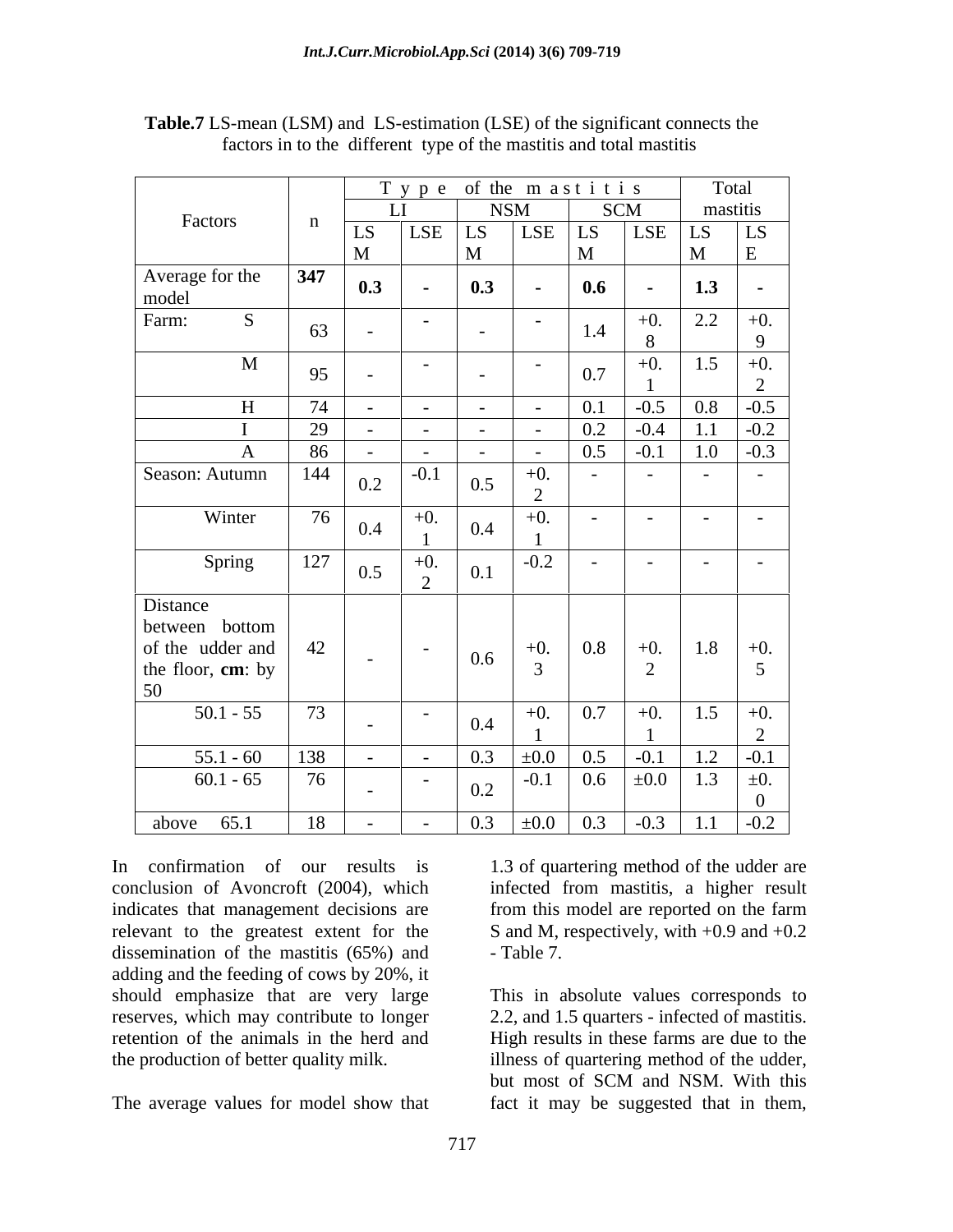there are many outstanding organizational issues and are not carried out maintenance events. connection with only random factor cow.

For other farms is in the range from 0.8 to 1.10 number quarters. To a considerable extent the difference (P<0.001) between and it largely basic requirements in the during lactation, at the drying cow and

It deserves attention the connection 24.13% and Clinical mastitis with 4.82% (up to 55 cm) had a greater number of infected quarters, as well as to the average on the model, and with those having a shallower such. Reliable difference (at with mammary glands, whose bottom is<br>
up to 50 cm from the ground and those<br>
Ayano, A., F. Hiriko, A. Simyalew and A. up to 50 cm from the ground and those Ayano, A., F. Hiriko, A. Simyalew and A.<br>
Yohannes, 2013. Prevalence of with over 55.1 cm.

The study factors - farm, season of the year, father of cow, cow and covariate indicate remoteness of the bottom of the  $67-72$ udder from the floor is in a different  $R$ <sub>arkema</sub>  $H Y$  Schukken T I am D degree of reliable connection with the individual forms of mastitis, as well as

The Latent infection is in connection with  $\frac{1}{2}$  analysis. Journal analysis. To the vear and  $\frac{1}{2}$  (8): 1592-1599. only a fixed factor season of the year and<br>with rendom feator cow. The Noneneeifie Busato, A., P. Trachsel, M. Schallibaum and with random factor cow. The Nonspecific mastitis is in reliable connection (at P<0.01 - P<0.001) with covariate indicate remoteness of the bottom of the udder<br>Veterinary Medicine  $A(t, 2A)$ : 205-220 from the floor, the season of the year, and the father of cow. On a low to a high degree of reliable connection is Sub- in Iran. 2-nd International Conference on

bottom of the udder from the floor, farm, and cow. Clinical mastitis is in reliable

the first two farms and the other is due to first two fixed factors are not in the fact that the latter are complied with connection with various forms of mastitis. cultivation, milking the cows, prevention highest the relative share of the different during dry period. mastitis - 45.37%, should Nonspecific between the remoteness of the bottom of The maximum number of infected the udder from the floor and the quarters according to form of mastitis has prevalence of mastitis. Cows with the been in the range 2 (of the Latent udder, who stood as close to the ground infection and Clinical mastitis) to 4- Only lactation, lactation month and the season of the year are not in connection with the general disease of mastitis. The The ill ones quarters of the udder, the forms of mastitis is the Sub-clinical mastitis - 25.68%; The Latent infection - 24.13% and Clinical mastitis with 4.82%. The maximum number of infected quarters of Subclinical mastitis.

# **References**

- p<0.05 to P<0.01) found between animals Avoncroft, E., 2004. Breeding long-lasting
	- cows. The Dairy Mail, February: 33-39. Ayano, A., F. Hiriko, A. Simyalew and A. Yohannes, 2013. Prevalence of subclinical mastitis in lactating cows in selected commercial dairy farms of Holeta district. Journal of Veterinary Medicine and Animal Health, 5 (3), pp. 67-72.
- with the total illness of mastitis. The among quarters of the bovine udder with Barkema, H., Y. Schukken, T. Lam, D. Gallican, M. Beiboer and A. Brand, 1997. Estimation of interdependence subclinical mastitis and implications for analysis. Journal of Dairy Science, 80 (8): 1592-1599.
	- Busato, A., P. Trachsel, M. Schallibaum and J. Blum, 2000. Udder health and risk factors for subclinical mastitis in organic dairy farms in Switzerland. Prevalent Veterinary Medicine, 44; (3-4): 205-220.
- clinical mastitis with distance to the Biomedical Engineering and Technology Chavoshi, M., and J. Husaini, 2012. Buffalo Subclinical Mastitis Bacterial Pathogens IPCBEE, 34, IACSIT Pressq Singapore,